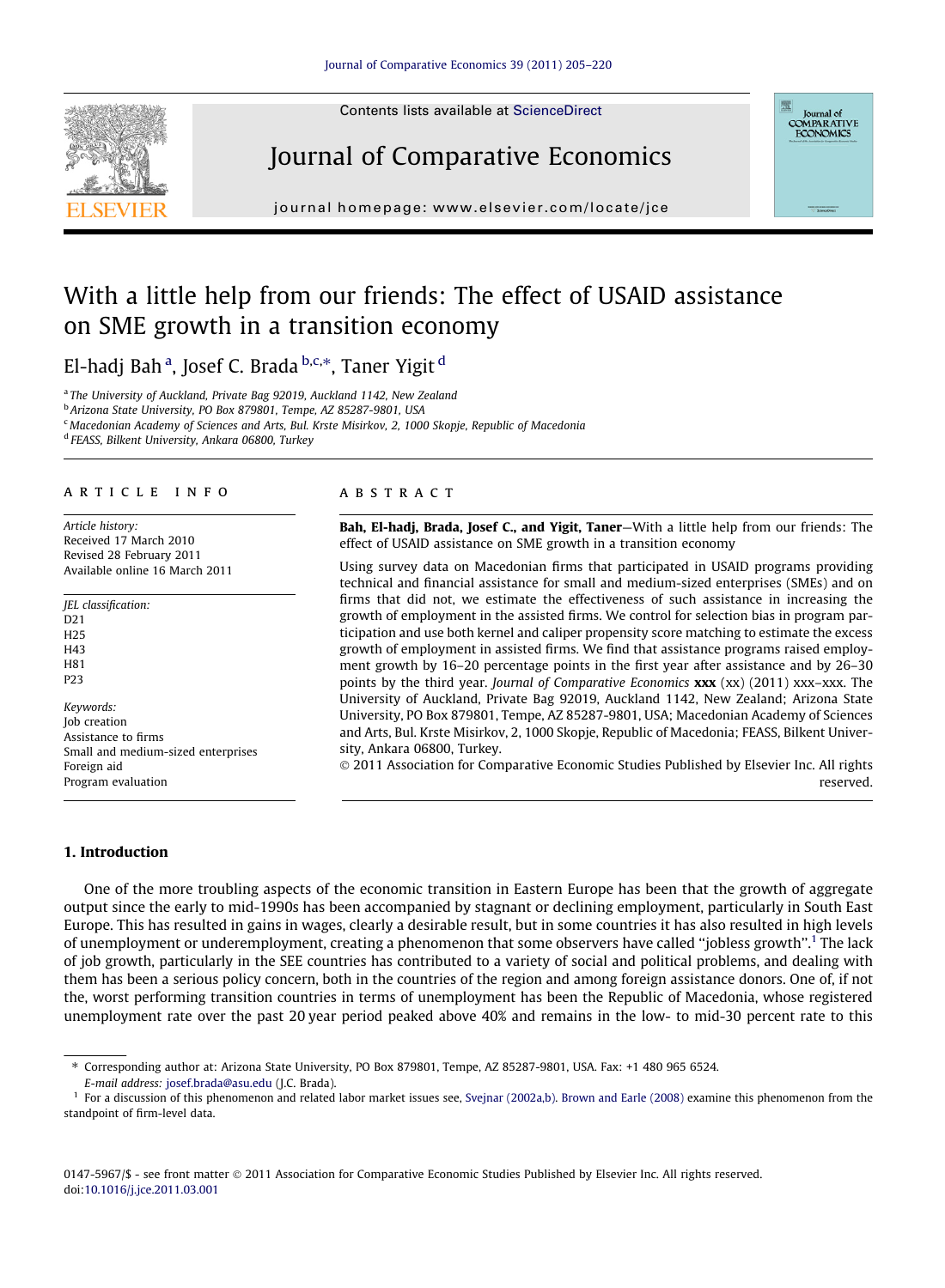day.<sup>2</sup> [Lehmann \(2010\)](#page--1-0) describes Macedonia as "one of the worst performing economies in Europe, both in terms of unemployment and employment rates" in large part due to the fact that it "shows very little capacity of job creation" (p. 6).

Given Macedonia's poor labor market performance, foreign aid donors have focused much of their assistance to the country on job creation programs. Moreover, given the lack of small and medium-sized enterprises (SMEs) at the start of transition and the widely-held perception that SMEs have the potential to create jobs rapidly and in large numbers, much of that assistance has been directed at SMEs. In this paper we examine the effectiveness of a set of programs developed by the United States Agency for International Development (USAID) to provide mainly technical assistance, but also financial assistance, to Macedonian firms in order to improve their performance and particularly to increase the number of jobs that they provide. The technical assistance programs provided business and technical knowledge and skills to Macedonian entrepreneurs through training, seminars, demonstrations and consulting. We employ survey data collected from Macedonian firms that had participated in USAID program as well as from firms that had not, and we estimate the effects of USAID assistance on job creation in recipient firms using matching techniques that compare their performance to a sample of firms that did not receive assistance. We find that USAID assistance had a positive and significant effect, in both the statistical and in the economic senses, on full-time and total employment in Macedonian firms that participated in USAID programs.

In the next section of the paper we selectively review the literature on the effectiveness of technical and financial assistance to firms in market economies as well as the more limited literature on the effectiveness of assistance to firms in transition economies. Section 3 describes the data used in this study as well as the surveys used to obtain the data. Section 4 explains the matching techniques we use to estimate the effectiveness of USAID programs in Macedonia, and Section 5 presents the results of our estimates of job creation due to the assistance that firms received, compares them with other relevant studies and draws out the policy implications. Section 6 concludes and suggests avenues for further research.

## 2. Barriers to firm growth

Research on the barriers to the growth of SMEs in transition economies was initially directed toward identifying the most important changes in the business and regulatory environment of transition economies so as to promote SME formation, survival and growth. [Johnson et al. \(2000\)](#page--1-0) studied firms in five transition economies and concluded that the main barrier to SME growth lay much more in unclear property rights than in lack of access to bank credit. [Pissarides et al. \(2003\)](#page--1-0), on the other hand, concluded, based on their analysis of Bulgarian and Russian managers' perceptions, that lack of finance was a much greater barrier than were unclear property rights. While such studies may have been useful in guiding policy makers in these countries in shaping their reform agendas, they do have a number of shortcomings as guides to formulating programs to assist SMEs in the region now. In part this is due to the fact that the data from which these conclusions are drawn are now rather dated, with the former study based on 1994–1996 data and the latter on surveys administered in 1995. Clearly, there has been tremendous, although varying by country, progress in both the development of the financial sector and in the strengthening of property rights and the rule of law in many transition countries, and thus the barriers that were important in the early stages of the transition are not necessarily the ones that need to be addressed now. Moreover, these studies did not attempt any evaluation of the effectiveness of assistance to SMEs in overcoming the obstacles to growth, and thus they are of limited use in framing current and future assistance programs. Finally, [Commander and Svejnar \(in press\)](#page--1-0) show that the effect of these and other perceived barriers to growth is hard to demonstrate when the barriers are introduced jointly or when country fixed effects are accounted for.

More relevant for the evaluation and design of assistance programs for SMEs in transition economies are two studies, [Brown](#page--1-0) [et al. \(2005\)](#page--1-0) and [Brown and Earle \(2009\),](#page--1-0) that examine the effectiveness of financial assistance programs for Romanian SMEs. The first of these is a study that, like ours, is based in part on a survey of firms, but it includes only firms that participated in assistance programs, imposing a significant econometric burden to account for the ''counterfactual'' of the performance of firms that did not participate in such programs. Besides being more recent than the previously mentioned studies because their surveys were undertaken in 2000, [Brown et al. \(2005\)](#page--1-0) were able to cover a longer time period from the time of the firm's founding to the time of the survey. In a follow-up paper, [Brown and Earle \(2009\)](#page--1-0) added Romanian firms that did not participate in the assistance programs to their sample, and thus they were able to use matching methods to better estimate the effects of assistance. Both papers conclude that financial assistance did have a positive and significant impact on firm growth, but technical assistance, although valued by recipients, had no significant effect on job creation in the recipient firms.<sup>3</sup>

While the evidence from transition economies of the effectiveness of assistance to SME's is thus limited to this paper and the two studies just discussed, there is large body of research on the effectiveness of both financial and technical assistance to SMEs in market economies, and we briefly and selectively review this literature to put our findings and methodology into a broader perspective. We begin by noting that many countries and regional governments fund and operate assistance

<sup>2</sup> The high registered unemployment rate is partly due to the linking of health benefits to an individual's status as either working or registered unemployed. Labor force survey data report unemployment rates that are on average about 10 percentage points lower, still a high level by international standards.

The authors report some positive effects of technical assistance in some of their regression results, but not in the majority of their specifications and not in those estimates that appear most reliable from an econometric standpoint.